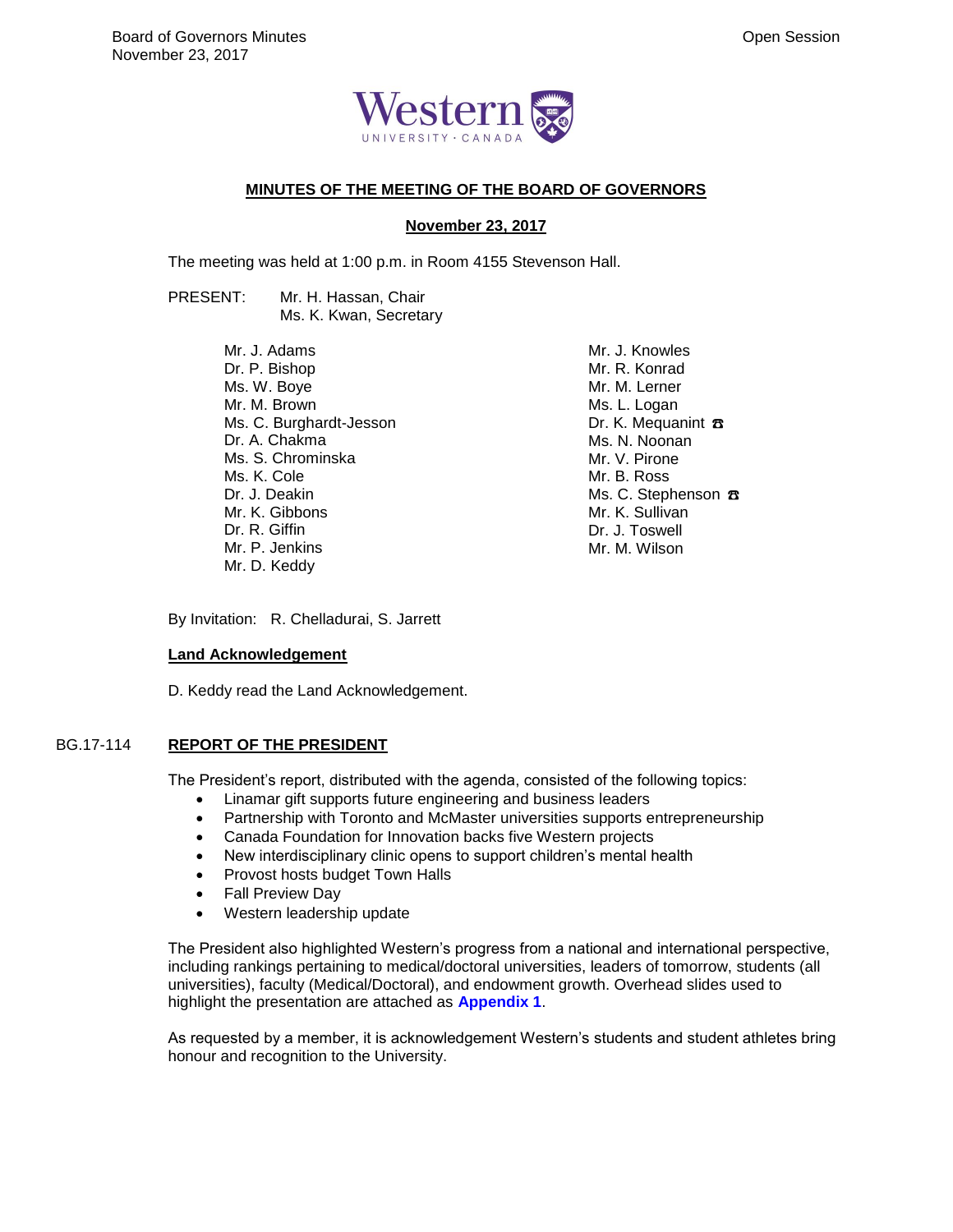Board of Governors Minutes **Contract Contract Contract Contract Contract Contract Contract Contract Contract Contract Contract Contract Contract Contract Contract Contract Contract Contract Contract Contract Contract Contr** November 23, 2017 **Page 2 Page 2** 

## BG.17-115 **UNANIMOUS CONSENT AGENDA** [Appendix I]

It was moved by J. Knowles, seconded by K. Gibbons,

That the 15 items listed in Appendix 1, Unanimous Consent Agenda, be approved or received for information by the Board of Governors by unanimous consent.

CARRIED

## BG.17-116 **Minutes of the Previous Meeting**

The minutes of the meeting of September 26, 2017 were approved as circulated.

# **REPORT OF THE PROPERTY & FINANCE COMMITTEE** [Appendix II]

## BG.17-117 **Revisions to Statement of Objectives, Policies and Governance** [MAPP 2.26]

It was moved by J. Knowles, seconded by K. Gibbons,

That the last sentence of section 3.9 of the Statement of Investment Objectives, Policies and Governance [MAPP 2.26] be amended from: "The policy range of exposure to Non-Canadian currencies has been established to be within the range of 10% to 30% of the total Fund, after currency hedging" to "The policy range of exposure to Non-Canadian currencies has been established to be within the range of 0% to 60% of the total Fund, after currency hedging".

CARRIED (By Unanimous Consent)

## BG.17-118 **Information Items Reported by the Property & Finance Committee**

The Report of the Property & Finance Committee, detailed in Appendix II, contained the following items that were received for information by unanimous consent:

- Arthur Labatt Chair in Nursing Name Change and Revised Terms
- Discontinuation of Dancap Private Equity Faculty Fellowships
- **•** Budget Indicators for Previous Fiscal Year
- Investment Committee Report
- Report on Underwater Endowments
- New Scholarships, Awards and Prizes

## **REPORT OF THE GOVERNANCE & BY-LAWS COMMITTEE** [Appendix III]

### BG.17-119 **Information Items Reported by the Governance & By-Laws Committee**

The Report of the Governance & By-Laws Committee, detailed in Appendix III, contained the following items that were received for information by unanimous consent:

- Regulations governing Senate and Board Student Elections Revision to Campaign **Expenses**
- Board Election Schedule for Spring 2018 (Revised)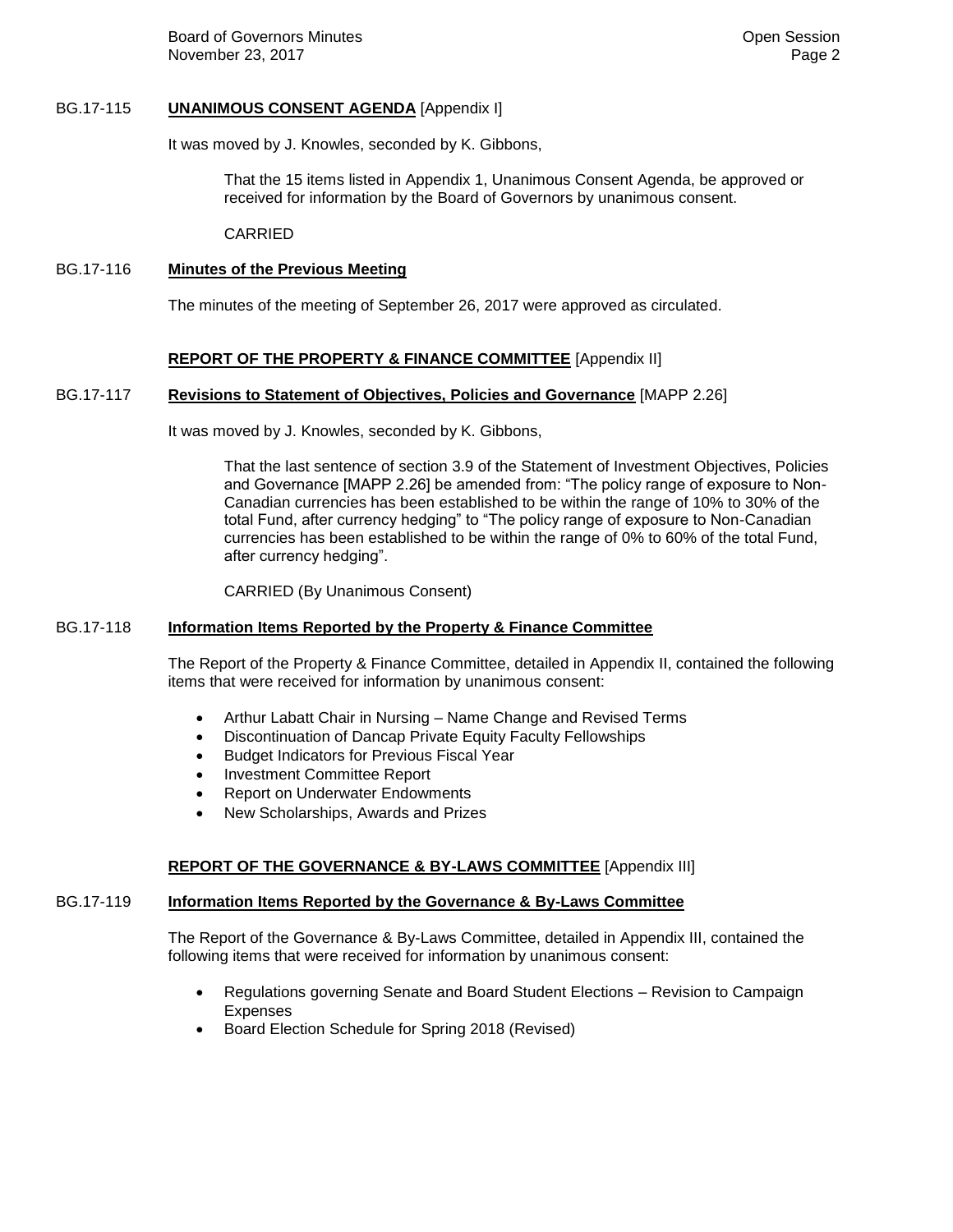## **REPORT OF THE SENIOR POLICY & OPERATIONS COMMITTEE** [Appendix IV]

## BG.17-120 **Information Item Reported by the Senior Policy & Operations Committee**

The Report of the Senior Policy & Operations Committee, detailed in Appendix IV, contained the following item that was received for information by unanimous consent:

 Board Vacancies – Update – Reappointment of M. Lerner for a second four-year term - December 1, 2017 – November 30, 2021

## **ITEMS REFERRED BY SENATE** [Appendix V]

## BG.17-121 **Articulation Agreements between Lambton College and Huron University College for qualified graduates of the Business Accounting Diploma Program and the Business Diploma Program**

It was moved by J. Knowles, seconded by K. Gibbons,

That the Board of Governors approve the Articulation Agreement between Lambton College and Huron University College regarding the transfer of credit for students in the Business Accounting Program, effective September 1, 2018, as shown in Appendix V, Annex 1,

and,

That the Board of Governors approve the Articulation Agreement between Lambton College and Huron University College regarding the transfer of credit for students in the Business Program, effective September 1, 2018, as shown in Appendix V, Annex 2.

CARRIED (By Unanimous Consent)

## BG.17-122 **Introduction of a 2+2 Program between Central South University, China, and Western University**

It was moved by J. Knowles, seconded by K. Gibbons,

That effective September 1, 2017, the introduction of a 2+2 Honors Bachelor of Science (Western), and Bachelor in Computer Science (CSU) program for students registered at Central South University, China and Western University as outlined in the Agreement included as Appendix V, Annex 3, be approved.

CARRIED (By Unanimous Consent)

# BG.17-123 **Information Items Referred by Senate**

Appendix V, Items Referred by Senate, contained the following items that were received for information by unanimous consent:

- Report of the Academic Colleague
- Announcements